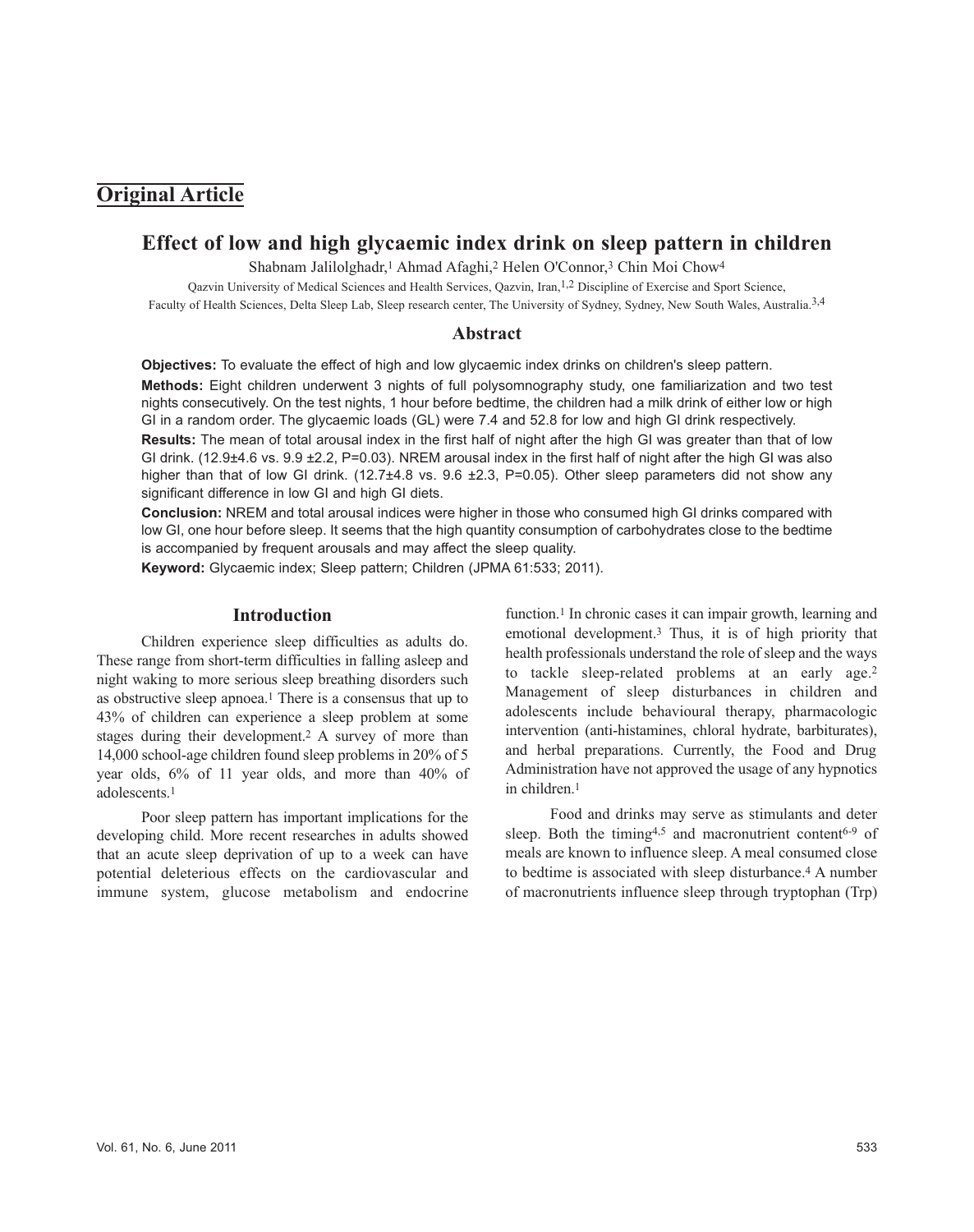metabolism, which serve as the precursor of brain serotonin.<sup>10</sup> The rate of brain serotonin synthesis normally depends on tryptophan concentration. because tryptophan hydroxylase, the enzyme that catalyzes the initial and ratelimiting step, has a very low affinity for tryptophan and is thus highly unsaturated at physiologic brain tryptophan concentrations.<sup>11</sup> Brain tryptophan concentrations and the flux of tryptophan from blood to brain, depend, in turn, partly on plasma tryptophan and partly on plasma concentrations of  $> 6$  other large neutral amino acids (LNAAs): tyrosine, phenylalanine, leucine, isoleucine, valine, and methionine,<sup>12</sup> which compete with tryptophan for blood-brain barrier transport.<sup>11</sup>

As dietary carbohydrates (CHO) and proteins affect plasma concentrations of tryptophan and other LNAAs,<sup>13</sup> these macronutrients may affect brain tryptophan concentrations and consequently serotonin synthesis and release.<sup>14</sup> Dietary carbohydrates produce major, insulinmediated decrease in the branched-chain amino acids' level and a lesser reduction in plasma tryptophan causing a raise in the plasma tryptophan ratio<sup>13</sup> and subsequently facilitating its entry into the brain.<sup>15</sup> Thus, a high-GI meal would be expected to affect sleep via an increase in brain Trp and serotonin as the plasma Trp:LNAA increases.<sup>11</sup>

Considering the moderate to high prevalence of sleep difficulties in children, we proposed to investigate the effect of a night time milk drink of either low or high GI on the sleep pattern of healthy children.

### **Subjects and Methods**

Participants were 8 volunteer children 8 to 12 years old of gender (4 girls, 4 boys), weighing  $36.33 \pm 9.19$  kg and a body mass index of  $18.9 \pm 2.21$  kg.m<sup>-2</sup>. Tanner stages were assessed according to guidelines provided by Needlman et al.<sup>16</sup> All children were without past or present histories of serious medical, neurological or psychiatric illnesses, any major sleep disturbances or parsimonies within 12 months of the study. They were also free of minor ailments and medications for at least 2 weeks prior to the sleep study nights.

The study was approved by the Human Research Ethics Committee of Sydney University. Parents of participants completed a two week sleep diary prior to the study, a consent form and the "BEARS" questionnaire, one of sleep screening algorithm in children.<sup>17</sup> Each child underwent 3 nights of polysomnography (one familiarization and two test nights consecutively). On the familiarization night a full sleep study was conducted to exclude sleep breathing disorders and periodic leg movements. On the test nights, a low or high GI drink, given in a random order, was administered one hour before bedtime and after a standard meal of spaghetti. Two subjects

had their test nights repeated.

The standard meal consisted of spaghetti (Australian white durum wheat, GI=58) with Leggo sauce (11.3 g fat, 3.7 g CHO and 5 g protein) and a piece of fruit, given 4 hours prior to the children's usual bedtime for all study nights. The high GI drink milk contained 200 ml of low fat cow's milk and with 1 tablespoon glucose (50 g of Australian Glucodin powder). The low GI drink milk contained 200 ml of full cream cow's milk with 1 tablespoon of low GI honey (50 g of honey yellow box) (Table-1). The glycaemic load (GL) was calculated as  $(GI/100) \times g$  per serving CHO. The GL was 7.4 and 52.8 for low and high GI drink respectively.

The participants were scheduled to sleep in the laboratory for three consecutive nights during the school year to achieve some control of daytime activity and sleep/wake schedules. Lights-out and wake time were calculated based on sleep diaries and reflected each child's habitual sleep onset and awakening. Children were therefore asked to retire and were awakened by the researcher, unless they awoke spontaneously before the designated wake times.

A full polysomnography with an international 10-20 electrode placement (C3/A2, O2/A1) was applied with electro-oculograms and electromyograms (chin and legs). Respiratory recordings included nasal airflow, thoracic and abdominal effort bands (strain gauge), and O<sup>2</sup> saturation using pulse oximetry. All sleep data were recorded and stored on a computerized 16 channel polysomnographic system (Compumedics, Australia).

The sleep studies were scored blind by an expert sleep physiologist according to Rechtschaffen and Kales.<sup>18</sup> The sleep indices included were: sleep onset latency (SOL), non-rapid eye-movement (NREM) sleep stages 1,2,3,4 and rapid eye movement (REM) sleep; REM sleep onset latency, total sleep time (TST), total wake time (TWT), sleep efficiency (SE), and arousals index (AI). Respiratory events (obstructive, central and mixed apnoeas, and hypoapnoeas) were scored according to the criteria of ASDA.<sup>9</sup>

Non-parametric Wilcoxon tests were used to compare the sleep indices in high GI and low GI drinks. Data are reported as mean  $\pm$  standard deviation (SD). The level of significance in all tests was set at  $p<0.05$ .

### **Results**

All children were within the normal weight and height for age and BMI within 95 percentile for their respective age and sex, and of Tanner stage 1 or 2. The children favoured the most, their standard spaghetti dinner given 4 hours before bedtime. They liked the taste of the low GI drink, but commented that the high GI drink were too sweet.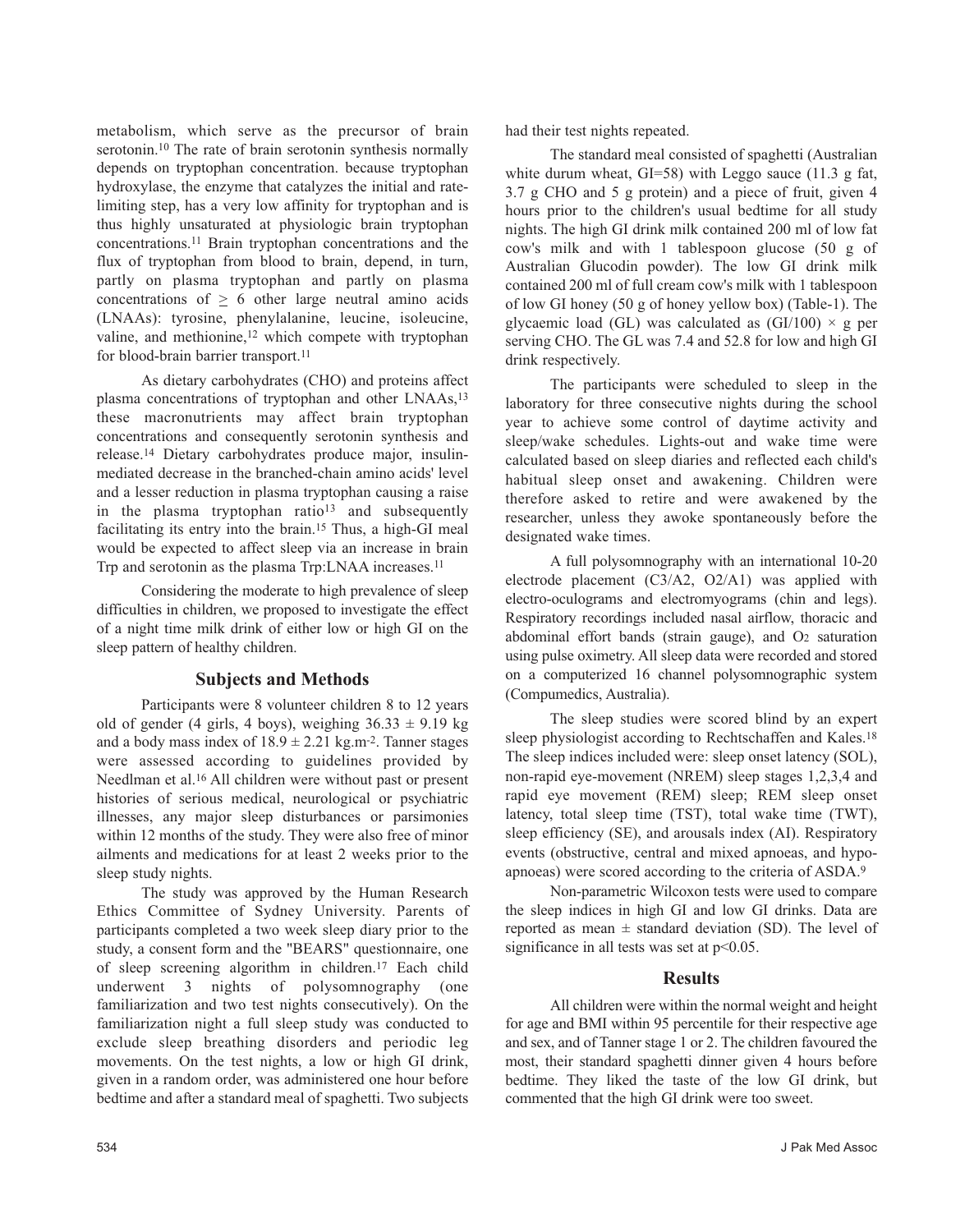**Table-1: Contains of Low and High Glycaemic Index Drinks.**

|                  | $\frac{0}{0}$ |          |          |      |  |
|------------------|---------------|----------|----------|------|--|
|                  | <b>CHO</b>    | Fat      | Pr       | GI   |  |
| <b>HGI Drink</b> |               |          |          |      |  |
| Milk             | 10.4          | 0.3      | 6.6      | 32   |  |
| Glucodin         | 48.5          | $\Omega$ | $\theta$ | 1029 |  |
| <b>LGI Drink</b> |               |          |          |      |  |
| Milk             | 9.8           | 6.8      | 6.4      | 312  |  |
| Yellow-Box Honey | 12.5          | $\Omega$ | $\theta$ | 354  |  |

**Table-2: The sleep pattern differences in low GI & high GI groups.**

|                                         | Low GI           | <b>High GI</b>   | P value   |
|-----------------------------------------|------------------|------------------|-----------|
| SOL (min)                               | $16.3 \pm 16.6$  | $21.4 \pm 17.1$  | <b>NS</b> |
| REM latency (min)                       | $167.3 \pm 53.8$ | $153.4 \pm 62.5$ | NS        |
| TST (min)                               | 269.0±28.4       | $265.0 \pm 25.8$ | <b>NS</b> |
| TWT (min)                               | $6.1 \pm 2.6$    | $7.8 + 5.1$      | <b>NS</b> |
| <b>First half</b>                       |                  |                  |           |
| Sleep efficiency $(\% )$                | $92.3 \pm 5.7$   | $90.5 \pm 5.8$   | <b>NS</b> |
| Arousal index (no./h)                   |                  |                  |           |
| <b>REM</b>                              | $11.5 + 4.7$     | $11.4 \pm 11.6$  | <b>NS</b> |
| <b>NREM</b>                             | $9.6 \pm 2.3$    | $12.7 + 4.8$     | 0.049     |
| Total                                   | $9.9 \pm 2.2$    | $12.9 \pm 4.6$   | 0.04      |
| Sleep stage 1 (min)                     | $7.7 + 5.3$      | $7.4 \pm 2.5$    | <b>NS</b> |
| Sleep stage 2 (min)                     | 126.9±21.2       | $138.4 \pm 13.8$ | <b>NS</b> |
| Sleep stage 3-4 (min)                   | $18.9 \pm 10.0$  | $14.2 \pm 7.4$   | <b>NS</b> |
| REM sleep (min)                         | $25.9 \pm 10.0$  | $20.5 \pm 10.4$  | <b>NS</b> |
| <b>Second half</b>                      |                  |                  |           |
| Sleep efficiency $(\% )$                | $95.1 \pm 1.6$   | $91.7 \pm 7.8$   | <b>NS</b> |
| Arousal index (no./h)                   |                  |                  |           |
| <b>REM</b>                              | $17.5 \pm 7.4$   | $14.1 \pm 6.7$   | <b>NS</b> |
| <b>NREM</b>                             | $11.3 \pm 3.6$   | $12.6 \pm 4.3$   | <b>NS</b> |
| Total                                   | $13.2 \pm 4.2$   | $13.7 + 4.1$     | <b>NS</b> |
| Sleep stage 1 (min)                     | $12.1 \pm 7.9$   | $14.3 \pm 11.4$  | <b>NS</b> |
| Sleep stage 2 (min)                     | $160.3 \pm 21.9$ | $153.5 \pm 20.0$ | NS        |
| Sleep stage 3-4 (min)                   | $11.8 \pm 14.0$  | $7.4 \pm 6.9$    | <b>NS</b> |
| REM sleep (min)                         | $85.4 \pm 10.0$  | $86.8 \pm 17.8$  | <b>NS</b> |
| Changes between first and second halves |                  |                  |           |
| Sleep efficiency $(\% )$                | $2.8 + 5.4$      | $1.3 \pm 8.6$    | NS        |
| Arousal index (no./h)                   |                  |                  |           |
| <b>REM</b>                              | $6.0 \pm 5.8$    | $4.6 \pm 9.9$    | <b>NS</b> |
| <b>NREM</b>                             | $1.7 \pm 3.6$    | $0.4 + 4.8$      | <b>NS</b> |
| Total                                   | $3.4 + 4.2$      | $0.8 + 4.7$      | <b>NS</b> |
| Sleep stage 1 (min)                     | $4.4 + 4.4$      | $6.9 \pm 11.6$   | <b>NS</b> |
| Sleep stage 2 (min)                     | $33.4 \pm 34.8$  | $15.1 \pm 27.5$  | NS        |
| Sleep stage 3-4 (min)                   | $-7.1 \pm 19.7$  | $-6.8 \pm 7.1$   | <b>NS</b> |
| REM sleep (min)                         | $59.5 \pm 16.5$  | $66.3 \pm 13.8$  | NS        |

GI: Glycaemic index; SOL: sleep onset latency; ROL: REM onset latency; SE: sleep efficiency (the percentage ratio between total sleep time and time in bed); NREM: Non-rapid eyes movement, REM: rapid eyes movement, NS: not significant (p>0.05).

Table-2 shows the mean values for all sleep parameters. The mean SOL, REM latency, TST and TWT were not significantly different in low GI and high GI groups. The first and second halves data for each group and their changes are also present in Table-2. The mean of total arousal index in the first half of the night after the high GI was greater than that of low GI drink. (12.9±4.6) vs.  $9.9 \pm 2.2$ , P=0.03) NREM arousal index in the first half

of night after the high GI was also higher than that of low GI drink.  $(12.7\pm4.8 \text{ vs. } 9.6 \pm 2.3, \text{ P=0.04})$ . Other sleep parameters in the first and second halves of the night did not show any significant difference in low GI and high GI diets (Table-2).

### **Discussion**

We found NREM and total arousal indices to be higher in those who consumed high GI compared to low GI drink one hour before sleep. Our subjects had not sleep disturbance and thus the potential for sleep " improvement' was limited.

According to recent studies, high GI carbohydrates have the ability to increase the ratio of circulating Trp to LNAAs (Trp:LNAA) via a direct action of insulin, which promotes a selective muscle uptake of LNAAs.<sup>19</sup> One of the studies supported the effect of tryptophan on sleep in newborn infants, compared the effect of dietary Trp and Valin (which competes with Trp for entry into the brain) on sleep patterns. Infants fed with the diet consisting of Trp had shorter sleep onset latency in both active and quiet sleep.<sup>9</sup>

The study conducted by Lyons<sup>20</sup> showed that carbohydrates with a high GI, induce a greater increase in the plasma Trp: LNAA in comparison to those with a low GI. Accordingly, Trp entry into the brain in response to a higher Trp: LNAA would predict a greater synthesis of serotonin.<sup>21</sup> On the other hand, it has been shown that a high Trp:LNAA resulted in a significant increase of platelet-poor plasma serotonin in humans<sup>21</sup> and high brain serotonin in rats. Once in the brain, Trp is converted to serotonin, which is also spontaneously produced in the raphe system of the brain stem.<sup>22</sup>

In the study by Zammit G.A et al,<sup>23</sup> twelve subjects were administered liquid carbohydrate meals at lunchtime on two consecutive days and nine subjects were used as controls and were deprived of a lunch meal. The study showed that lunchtime food intake does not promote the initiation of sleep, but it increases the duration of sleep episodes occurring during the postprandial period.<sup>23</sup> Study of a low CHO diet on sleep behaviour in 6 healthy females showed no significant change in sleep time and stages except an increase in REM latency from 66±8 to 111±38 minutes.<sup>24</sup> On the other hand, neither high nor low CHO diet affected the sleep parameters.

Porter and Horne gave three types of supplements with high (56 g glucose in 250 ml of orange flavoured water), low and zero carbohydrate 45 minutes prior to lights out as a snack for 6 healthy young adults. They found that a high CHO condition resulted in significantly reduced stages  $1 + 0$  sleep over the whole night and significantly increased REM sleep during the first half of the night; there